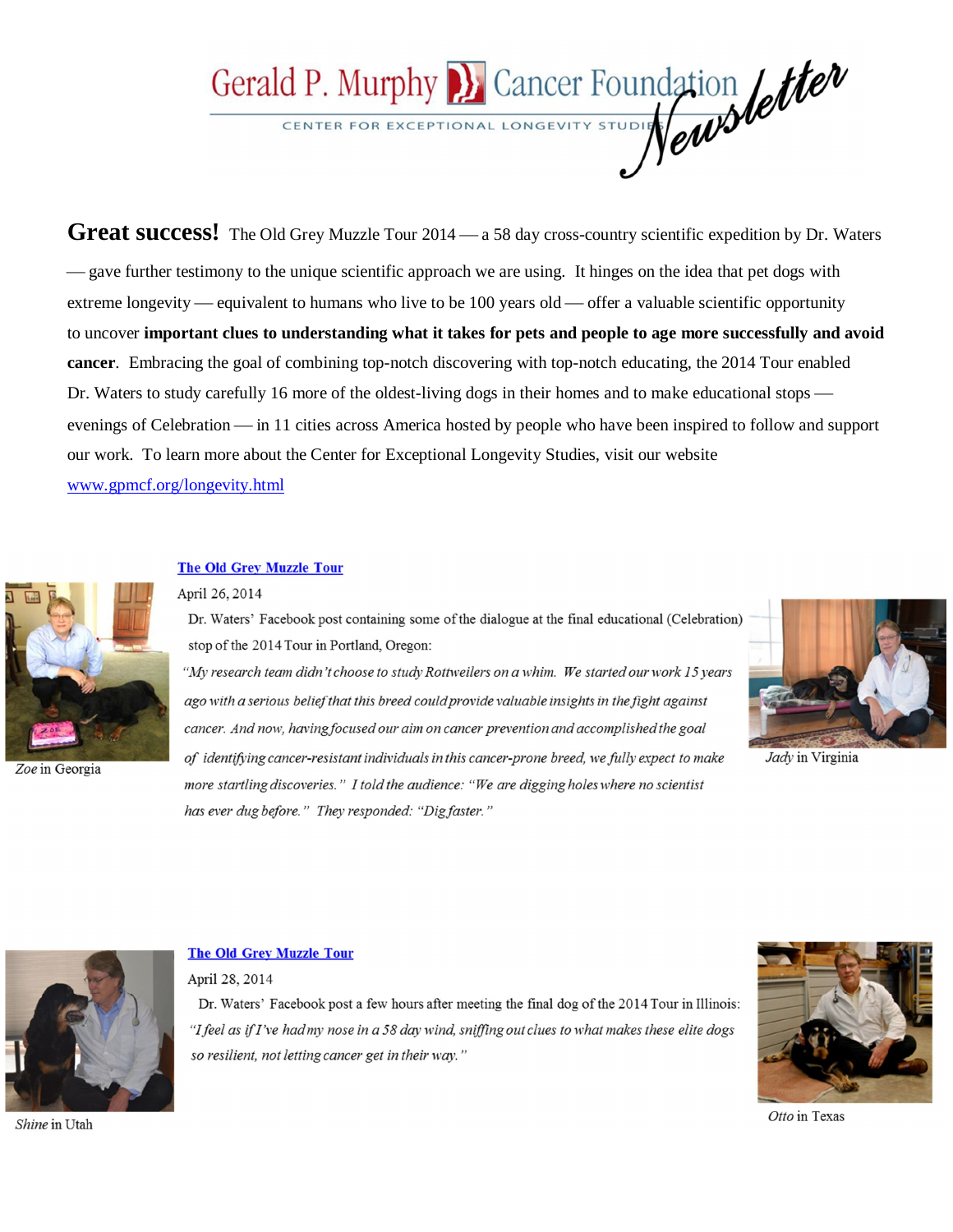## A Year in The Rear View Mirror: The Discovering and Educating Continues

After completion of the 2014 Muzzle Tour, our momentum continued. We shared our most recent scientific discoveries as well as our perspectives on preparing future discoverers – from addressing more than 1000 students at the National Cancer Institute of Columbia in South America, to a keynote talk to researchers and nutritionists at the prestigious AICR Conference on Nutrition and Cancer Prevention, to publishing a new conceptual framework introducing new language that will drive forward our thinking about longevity research. In 2014, we kept leaving a trail of excellence. And in upcoming issues of the Murphy Foundation Newsletter, we will be sharing these stories of discovery with you!